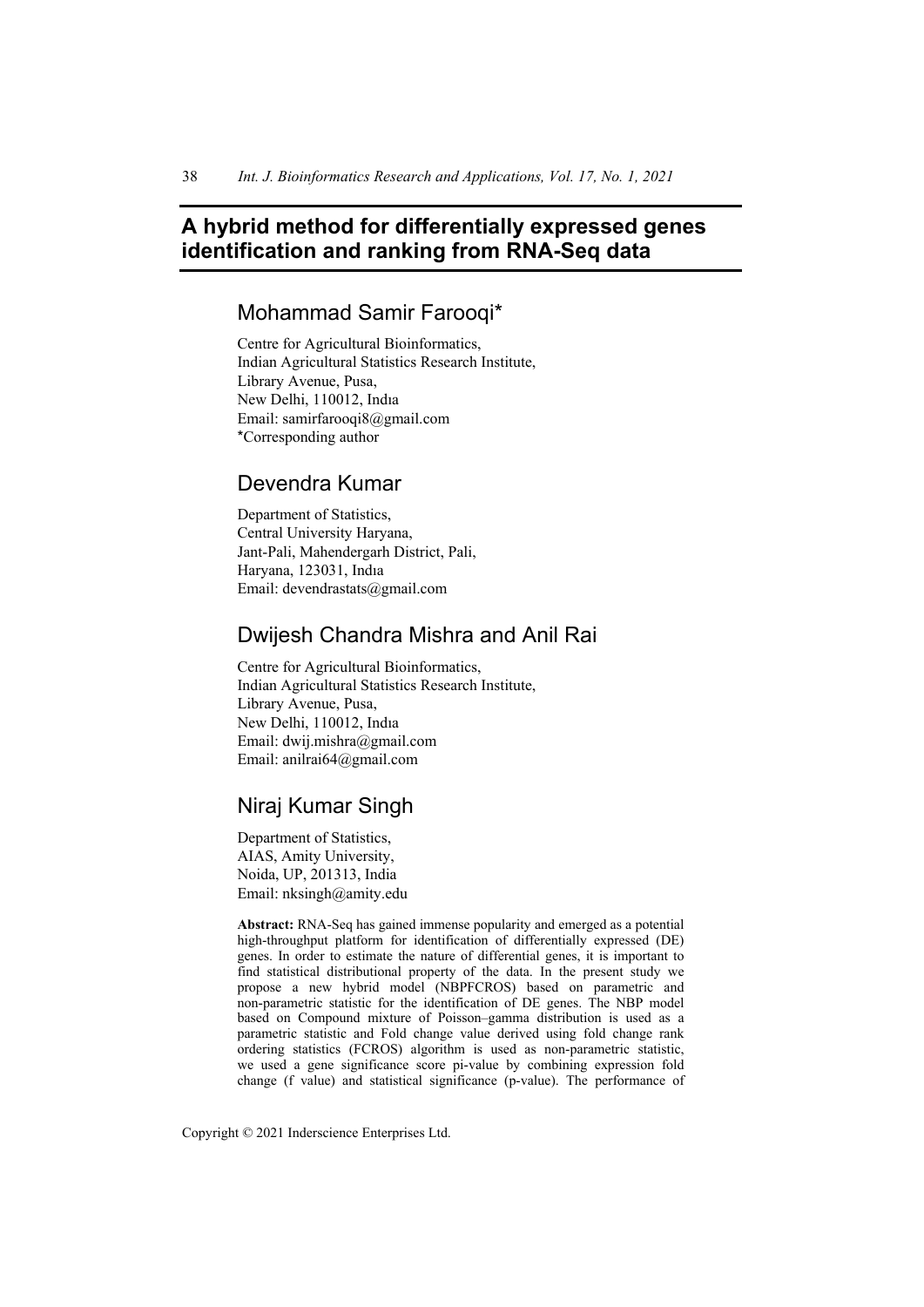NBPFCROS model was compared with NBP, FCROS, edgeR and DESeq2 models using synthetic and real RNA-Seq datasets and it was found that the developed model NBPFCROS is more robust as compared to the other models.

**Keywords:** RNA-Seq; differentially expressed genes; parametric and nonparametric statistic; order statistics; fold change; gene significance score; classification accuracy; gene ranking.

**Reference** to this paper should be made as follows: Farooqi, M.S., Kumar, D., Mishra, D.C., Rai, A. and Singh, N.K. (2021) 'A hybrid method for differentially expressed genes identification and ranking from RNA-Seq data', *Int. J. Bioinformatics Research and Applications*, Vol. 17, No. 1, pp.38–52.

**Biographical notes:** Mohammad Samir Farooqi is a Scientist working at Centre for Agricultural Bioinformatics, ICAR-Indian Agricultural Statistics Research Institute, New Delhi, India (http://cabgrid.res.in/cabin/ msfarooqi.aspx). He did his MSc in Statistics from Aligarh Muslim University, Aligarh, India. Currently, he is pursuing PhD from Amity Institute of Applied Sciences, Amity University, Noida. He has more than 19 years of experience in research and teaching. He has several research papers in national and international journals of repute and also serving as faculty of Bioinformatics and Computer Applications at PG School, ICAR-IARI, New Delhi. His current area of interests includes bioinformatics, order statistics and generalised order statistics, statistical data analysis, data warehouse and data mining.

Devendra Kumar has done his PhD in Statistics from Aligarh Muslim University, Aligarh and presently working as an Assistant Professor and Head, Department of Statistics, Central University Haryana, Mahendergarh. He has published several research papers in national and international journal of repute. His areas of specialisation are order statistics and generalised order statistics, statistical modelling and statistical inference.

Dwijesh Chandra Mishra is a scientist at Centre for Agricultural Bioinformatics, ICAR-Indian Agricultural Statistics Research Institute, New Delhi, India (http://cabgrid.res.in/cabin/dcmishra.aspx). He did his PhD in Agricultural Statistics from ICAR-Indian Agricultural Research Institute, New Delhi, India. He has more than 13 years of experience in research. He has several research papers in national and international journals of repute and also serving as faculty of Bioinformatics at ICAR-IASRI, New Delhi. His current areas of interests include computational biology, genome assembly, genomic data warehouse, transcriptomics, system biology, genomic selection and GWAS.

Anil Rai is a Principal Scientist and Head at Centre for Agricultural Bioinformatics, ICAR-Indian Agricultural Statistics Research Institute, New Delhi, India (http://cabgrid.res.in/cabin/arai.aspx). He did his PhD in Agricultural Statistics from ICAR-Indian Agricultural Research Institute, New Delhi, India. He has more than 25 years of experience in research and teaching. He has several research papers in national and international journals of repute and also serving as faculty of Bioinformatics and Agricultural Statistics at PG School, ICAR-IARI, New Delhi. His current area of interests includes bioinformatics, computational biology, spatial modelling and simulation, data warehousing and data mining, complex survey data analysis.

Niraj Kumar Singh has done his PhD in Statistics from Banaras Hindu University, Varanasi and presently working as an Assistant Professor in Amity University, Noida. He has published 17 research papers in national and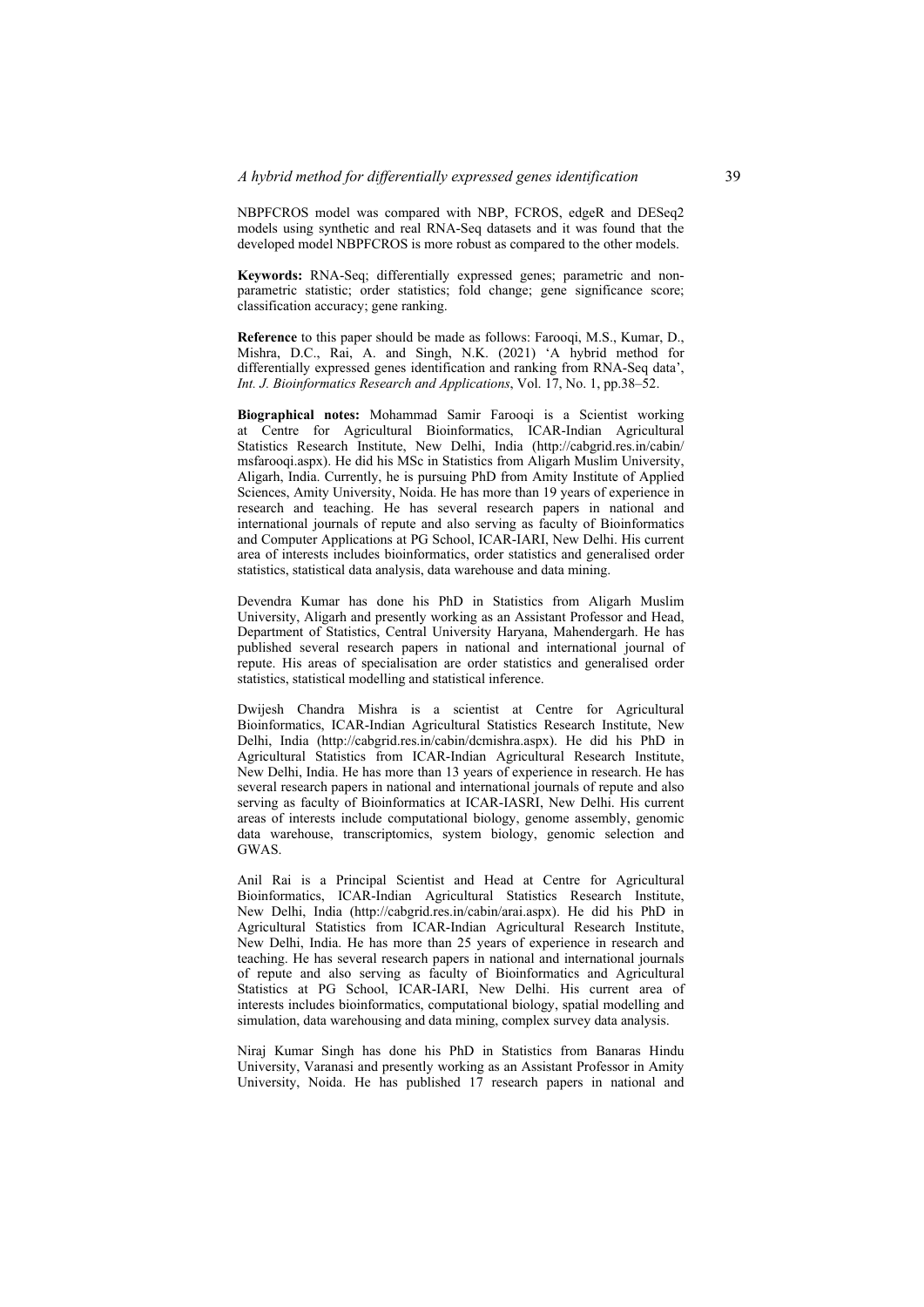#### 40 *M.S. Farooqi et al.*

international journal of repute and three book chapters. His area of specialisation is statistical modelling, applied statistics and statistical demography.

This paper is revised and expanded version of paper entitled 'Gene expression analysis for Rna-seq data using order statistic based mixture model' presented at *71st Annual Conference of Indian Society of Agricultural Statistics (ISAS), ICAR-DRMR*, Bharatpur, Rajasthan, India, 25–27 November, 2017.

### **1 Introduction**

A transcriptome is a collection of all the transcripts in a genome that includes both protein coding mRNAs and noncoding RNAs. Understanding transcriptomes is essential for interpreting the functional elements of the genome and revealing the molecular constituents of cells and tissues, and to understand development of a disease (Wang et al., 2009). In transcriptomic data analysis it is important to accurately quantify the abundance of each transcript within different cells and tissues at different time points and to correlate the changes in gene expression with different time points or conditions. Gene expression is an outcome that uses genetic instructions to produce gene products called proteins that perform essential functions as enzymes, hormones etc. Pathogenic infection from microorganisms can be obtained by measuring the level of gene expression in a cell, tissue or organism. Gene expression can provide valuable information such as infection from microorganisms, determine susceptibility to a particular disease or test whether a particular organism is resistant to specific drug. RNA sequencing (RNA-Seq) and microarrays are the main techniques for measuring gene expression and its regulation. Microarrays analysis was most preferred method during 1990s, it requires knowledge of the target sequences to construct the probe sets, therefore expression measures cannot extend beyond this probe set. Also it generates continuous measurement of expression levels, but the RNA-Seq method has a low background noise with high resolution which allows for a single base resolution and generates digital gene expression counts. Hence, over the period of time, microarrays became obsolete and were replaced by RNA-Seq for the discovery of novel transcripts, differential expression (DE) analysis, splice variant detection etc, with improved accuracy and sensitivity (Mortazavi et al., 2008; Nagalakshmi et al., 2008; Wang et al., 2008; Wang et al., 2009). In RNA-Seq analysis, the read counts data is represented as a matrix, with rows representing genes and columns representing samples from one or more populations. Here the main objective is to detect differentially expressed genes under different environmental conditions for a given trait.

Data pre-processing, statistical analysis and functional interpretation are three major steps of analysis for both microarray and RNA-Seq. Pre-processing of microarray data normally includes background correction, normalisation and summation, while pre-processing of RNA-Seq data includes artefact filtering and short read alignment/assembly. Normalisation and filtering are the common method to reduce data variability and data dimensionality. Many of the methods used for microarray data analysis, including the method of identifying genes with fold changes are known to be unreliable because in such methods the statistical variability of the data is not properly addressed. Methods for detecting differential expression in microarray data are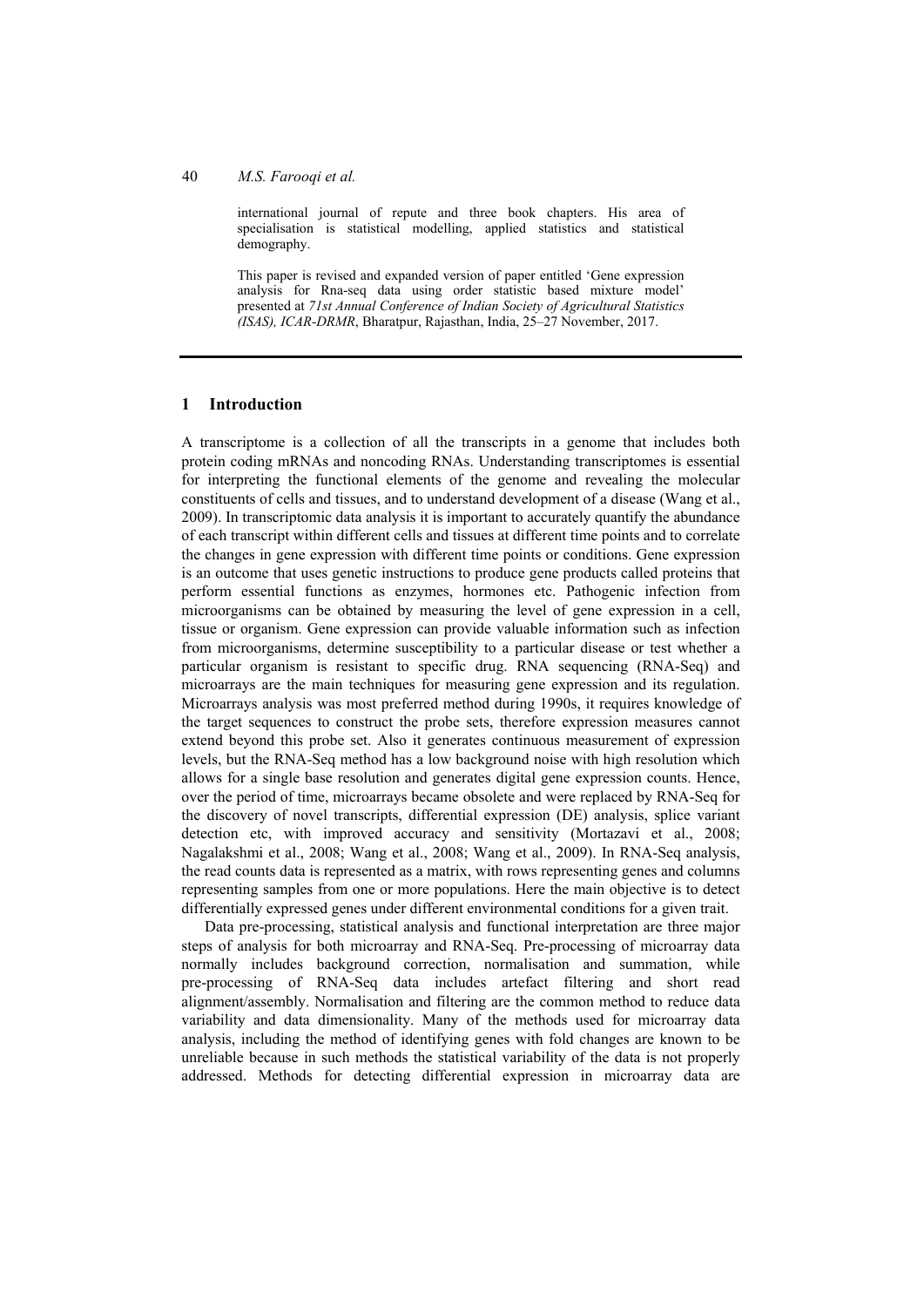well-established but generally not applicable to RNA-Seq data. Recently, several additional methods have been developed specifically for RNA-Seq datasets however some of the statistical methods developed for microarray data analysis can also be applied to RNA-Seq data with or without modifications. From a technological perspective, results obtained from next generation sequencing (NGS) technologies and microarrays agree strongly (Cloonan et al., 2008; Mortazavi et al., 2008; Sultan et al., 2008; Fu et al., 2009; Bradford et al., 2010). However the difficulties associated with the generation of data through NGS technique poses an in-built challenge to accurate analysis and interpretation of DE genes. RNA-Seq data analysis requires a number of issues to be taken care of which includes, biases introduced during library preparation, biases of abundance measures due to the effects of nucleotide composition and the varying length of genes or transcripts, the difference in total number of mapped reads for different samples. Thus the observed mapped read counts cannot be directly compared between samples. In order to handle these issues use of statistical hypothesis tests are required to model RNA-Seq count data for detection of significant DE genes across samples. There have been a number of statistical approaches proposed for differential expression analysis of RNA-Seq data, and they are broadly classified into two categories: parametric and nonparametric.

Initial parametric approaches included technical replicates only, the distribution of feature counts across technical replicates was reported to fit well to a Poisson distribution where the variance was equal to the mean (Marioni et al., 2008), it was found that the Poisson distribution underestimates the variation seen in the data. The frequencies of RNA-Seq reads cannot be adequately modelled by the most commonly used distributions such as normal, binomial or Poisson (Di et al., 2011). Biological replicates are more variable than technical replicates (McIntyre et al., 2011). In RNA-Seq analysis the number of genes is far greater than the number of samples. Another dimension often present in RNA-Seq datasets is the number of replicates. Since the RNA-Seq protocol is highly reproducible technical replicates are usually not necessary, and instead 2 to 3 biological replicates are used to reduce the degree of noise resulting from biological variations (Fang et al., 2012). Negative Binomial (NB) distribution because of its ability to deal with the over dispersion problem was proposed. Several authors (Robinson and Smyth, 2007; Anders and Huber, 2010; Hardcastle and Kelly, 2010) have proposed differential expression methods based on the negative binomial distribution. For two-group comparisons, the NB distribution permits an exact test (Robinson and Smyth, 2007). Different tools, such as DEGSeq (Wang et al., 2010), DEseq (Anders and Huber, 2010), edgeR (Robinson et al., 2010), baySeq (Hardcastle and Kelly, 2010), PoissonSeq (Li et al., 2012) and gfold (Feng et al., 2012) etc, have been developed to enable differential expression analysis of RNA-Seq data. However, the results obtained from these tools are usually different depending on the differential expression algorithms used. If the distributional assumption holds, these parametric approaches are generally very efficient and reliable. But, violation of distributional assumptions or a poor estimation of parameters often leads to unreliable results. Therefore models based on non-parametric methods have also been developed to counter these problems. It has been shown that the Fold Change based selection of genes gives better results regardless of the technology being used (Guo et al., 2006; Shi et al., 2005; Chen et al., 2007), NOISeq (Tarazona et al., 2011) is a data-adaptive nonparametric approach that uses both log fold changes and absolute expression differences as test statistics. Li and Tibshirani (2013) proposed that existing methods based on Poisson or negative-binomial models are useful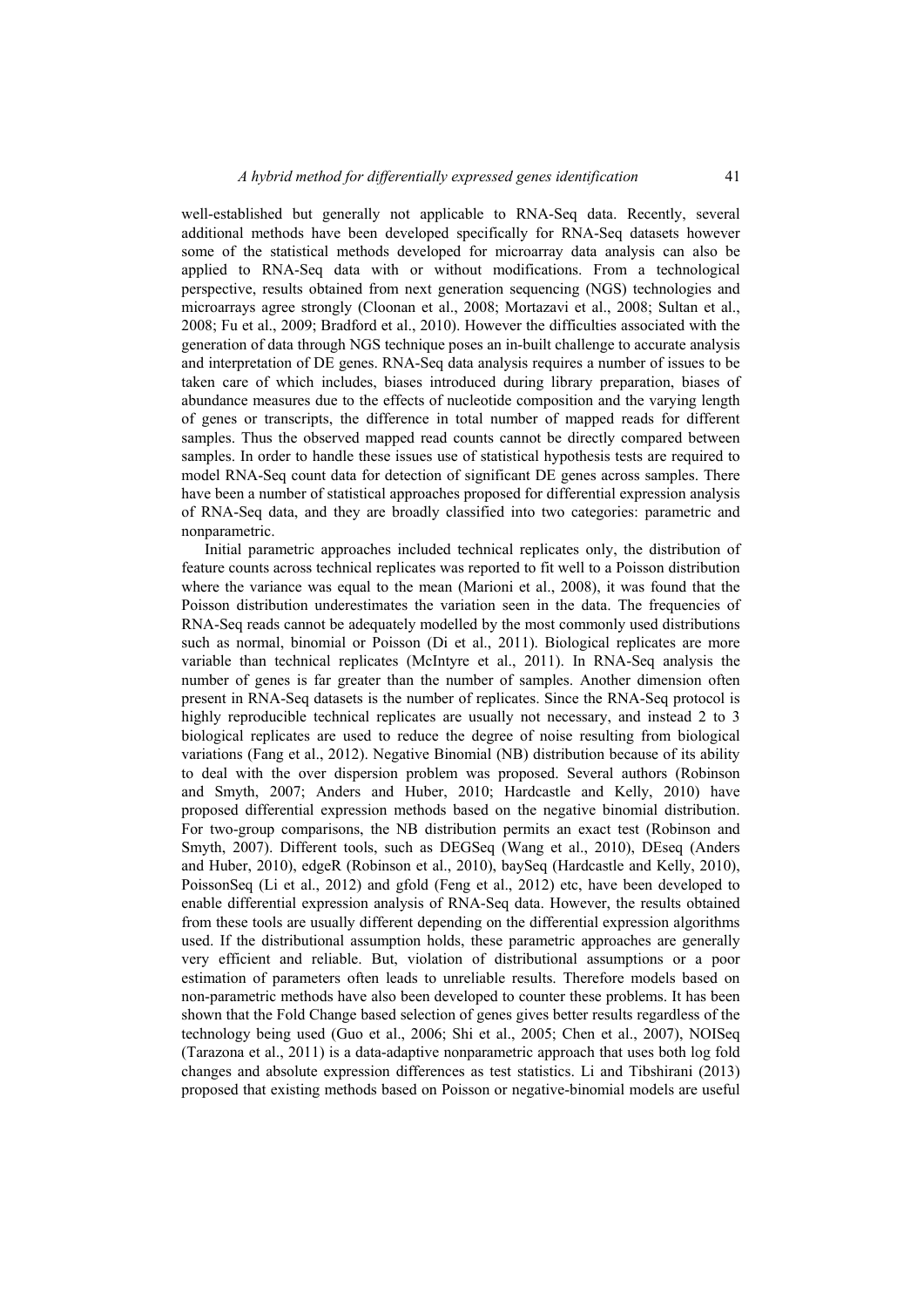but can be heavily influenced by 'outliers' in the data, they introduced Samseq a simple, non-parametric method with resampling which also accounts for the difference in sequencing depths. This method utilises a Wilcoxon statistic and was more robust than parametric methods in such situations. LFCseq (Lin et al., 2014) proposed a new data-driven nonparametric approach for differential expression analysis of RNA-Seq data. It was based on a similar principle to NOISeq but uses only log fold changes as the test statistic. DE analysis of RNA-Seq data is still developing and new methods are continuously being introduced but to date, there is no general consensus that, which method performs best in a given situation. Given the limitation of small sample sizes in RNA-Seq experiments, robust test procedures which safeguard against the departure of model assumptions are necessary (Fang et al., 2012). Concepts of compound distribution (Di et al., 2011; Anjum et al., 2016) have also been applied to account for the variability from different sources of variation, for identification of differentially expressed genes. In this paper we discuss a new approach for the development of a hybrid model, based on parametric and nonparametric statistic for the identification of DE genes. This hybrid model accounts for the extra variation in the analysis of sequence count data and derive a score on the basis of which the identified DE genes are ranked.

### **2 Materials and methods**

First step in the development of hybrid model for gene ranking was to select an appropriate model from parametric and non-parametric statistic and combined them using the approach given by Becker (1994). For this the negative binomial power (NBP) model given by Di et al. (2011) was selected from the parametric statistic and Fold change rank ordering statistics (FCROS) given by Dembele and Kastner (2014) was selected from the nonparametric statistic. In a parametric approach for an RNA-Seq dataset, the expression level of a specific gene, say  $Y_{ij}^{(k)}$ , is the total number of short sequences which gets aligned to the *i*th gene in *j*th replication and *k*th sample. Di et al. (2011) applied a generalised negative binomial distribution, known as the negative binomial power (NBP) distribution, to test for differential expression. The NBP distribution is a gamma mixture of Poisson distributions; if  $Y|Z \sim POI(Z)$  and  $Z \sim |W|$ mean  $\mu$  and variance  $\phi \mu^{\alpha}$ , then marginal distribution of *Y* is NBP, by assuming NBP as distributed read counts,  $Var(Y_{ij}^{(k)}) = \mu_i^{(k)} (1 + \phi(\mu_i^{(k)})^{\alpha-1})$ . NBP method extends an exact test proposed by Robinson and Smyth (2007, 2008) and allows for flexible mean and variance relationship. Here the dispersion parameter  $\Phi$  is common to all genes; the mean-variance relationship is given flexibility via the power parameter  $\alpha$ . The NBP test is constructed as an exact test based on the NBP assumption. The null hypothesis for NBP is  $\lambda_{1g} = \lambda_{2g}$ . Where  $\lambda_{1g}$  and  $\lambda_{2g}$  are expression of *g*th gene in 1st and 2nd samples, respectively. The probability of statistical significance (*p*-value) for each gene is obtained using this model.

The fold change (FC) which is calculated as a ratio of averages from control and test sample values was initially used by (Schena et al., 1995; Lockhart et al., 1996). FC is a basic and widely used measure for identifying differential gene expression; however, the raw fold change is unreliable as it does not take into account the uncertainty of gene expression measures under the two conditions being compared. Thus, other statistical methods were introduced. Researchers have also attempted to combine the fold change and *p*-value to provide more meaningful results by setting cutoffs for both the fold change and *p*-value (Cui and Churchill, 2003; Xiao et al., 2014). It has been shown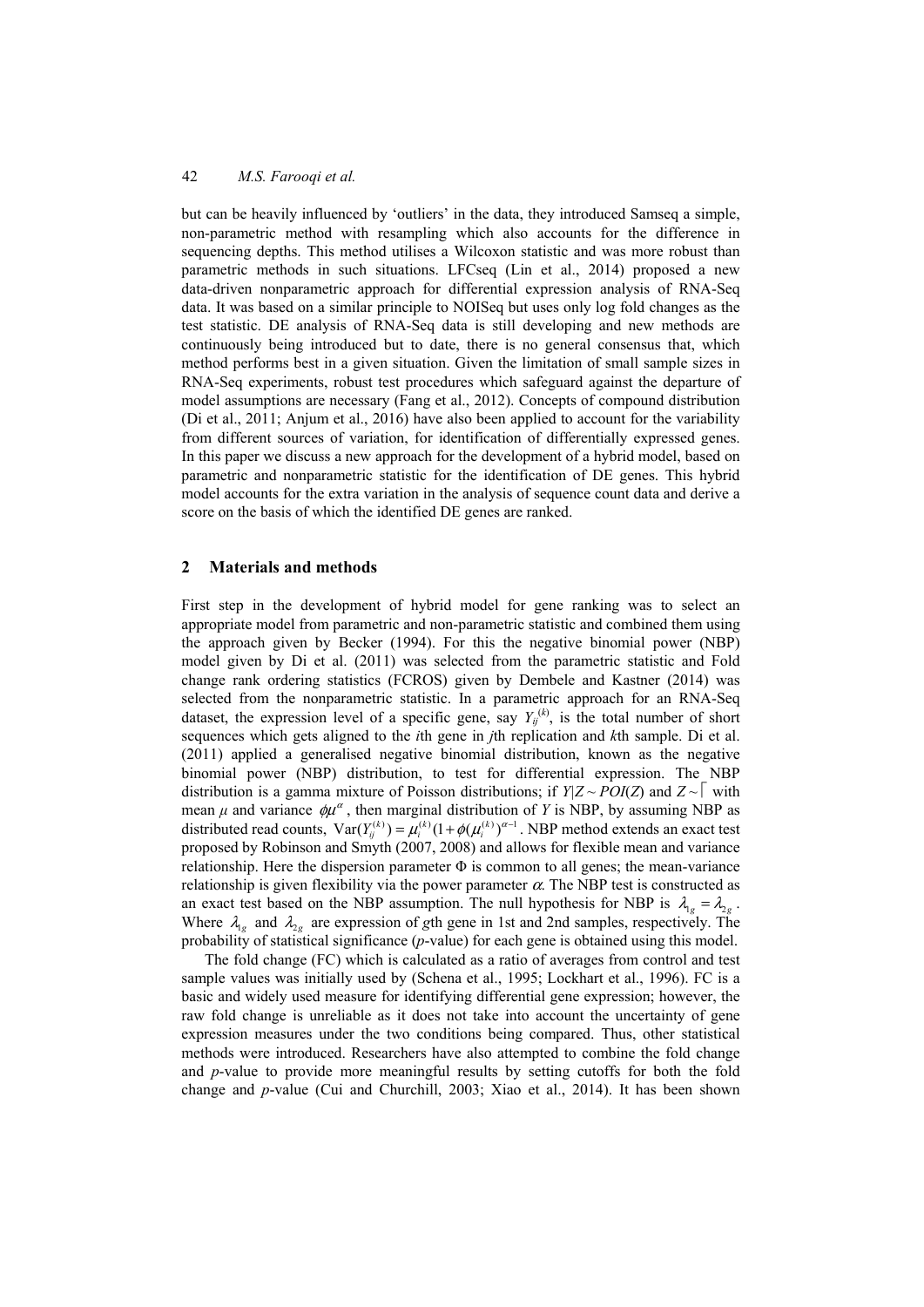that the FC based selection of genes leads to more reproducible results irrespective of the technology that is used (Guo et al., 2006; Shi et al., 2005; Chen et al., 2007). Dembele and Kastner (2014) gave a new FC-based method Fold change rank ordering statistics (FCROS) and showed that it is powerful to detect DE genes in noisy datasets. This method assigns a ranking statistic to DE genes. Let there be expression values obtained for *y* genes in *x*1 control and *x*2 test samples, then pairwise comparisons for  $k \le x \le 1 \times 2$  are performed and FCs for each gene (test/control) is computed. In each comparison, the y FCs obtained are sorted in increasing order and their corresponding ranks are associated to genes. Hence, for gene *i*, we get a vector  $ri = (r_{i1} r_{i2} \dots r_{ii} \dots r_{ik})$ where  $r_{ii}$  corresponds to the rank of the FC for gene *i* in the *j* comparison  $(j = 1, ..., k)$ . Robust average of rank for each gene  $(i = 1, 2, ..., y)$  using its *k* values was calculated and FCROS algorithm (Dembele and Kastner, 2014), was applied to obtain *f*-values which are the probabilities associated to fold change ranks ordering statistics. An *f*-value close to 0.5 corresponds to an equally expressed (EE) gene, while down- and up-regulated genes have *f*-values close to 0 and 1, respectively.

Following, Xiao et al. (2014) who provided a new ranking method for genes based on combination of expression change (*f*-value) and statistical significance (*p*-value) for microarray data. A new hybrid model (NBPFCROS) for ranking genes based on non-parametric statistics *f*-value derived through FCROS model and the statistical significance p value obtained through parametric NBP model for RNA-Seq data has been proposed as:

$$
\pi_i = -\left(\log \frac{f_i}{1 - f_i} + \log \frac{P_i}{1 - P_i}\right)\Big/c
$$

where

$$
c = \sqrt{4\pi^2/7}
$$

*fi*: scaled fold rank order statistics from FCROS method for *i*th gene

*pi*: *p*-value derived through NBP method for *i*th gene.

To bring *f*-value and *p*-value on same scale following transformation was made.

 $f_i = 2 \times (abs(f_i, value-0.5))$ 

Pre-processing or normalisation of the dataset has been done by random sampling of counts to make the effective library sizes equal (column sums of the count matrix multiplied by normalisation factors) as suggested by Robinson and Oshlack (2010). The NBPFCROS model gives a score  $\pi$ <sup>*i*</sup> for the *i*th gene, *R* package Metap (Michael, 2016) and logitp method (Becker, 1994), was used to combine the p and f values obtained from NBP and FCROS method, respectively.

Further, empirical *P* values corresponding to each  $\pi$ <sup>*i*</sup> score was obtained by generating bootstrap samples (Davison and Hinkley, 1997; Angelo and Brian, 2016), on the basis of which the genes are ranked in the increasing order of the *p* values.

$$
P_{\text{value}}\left(\pi_{i}\right) = \frac{1}{N} \sum_{j=1}^{N} I\left(\pi_{ij} \geq \pi_{i}\right)
$$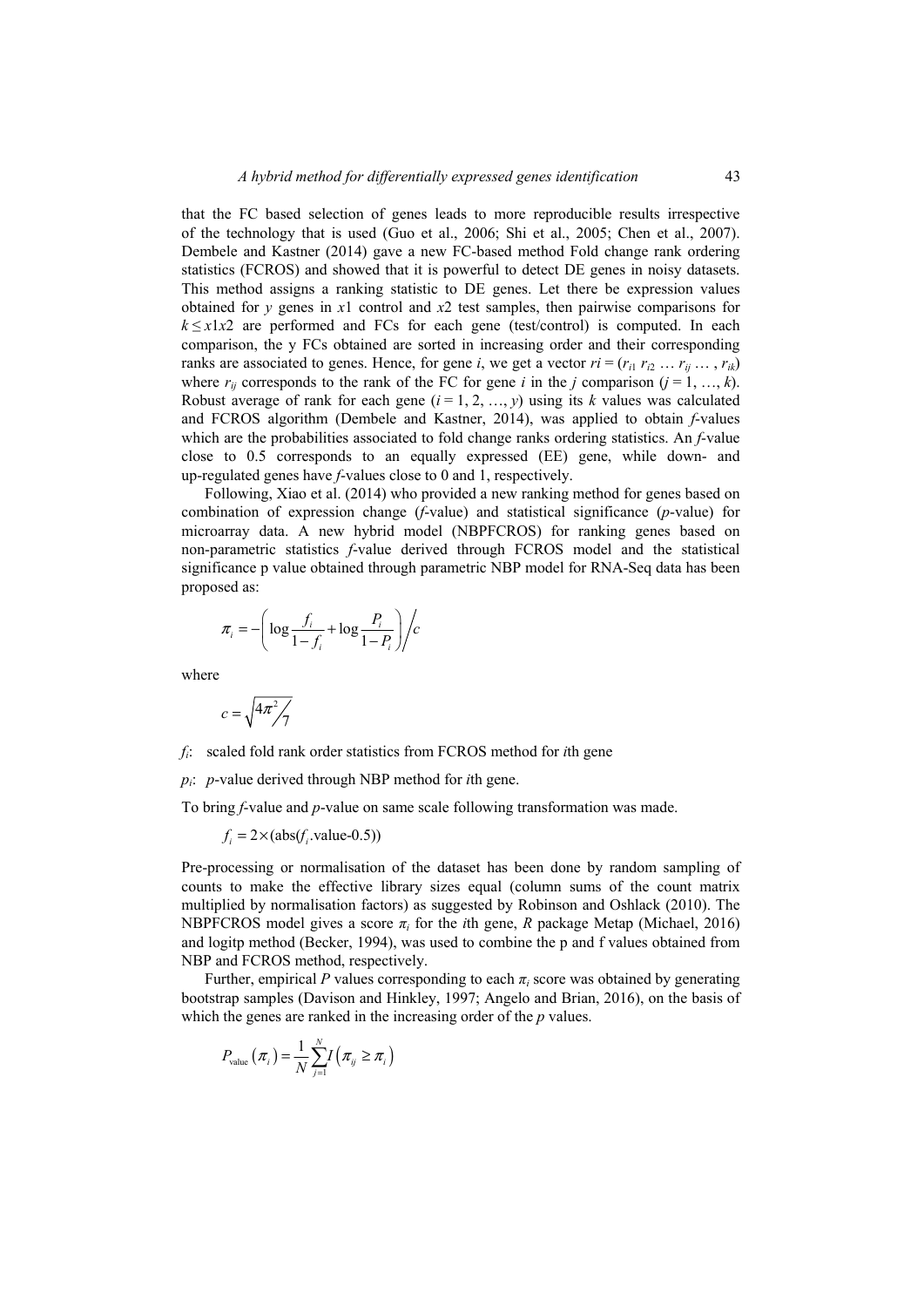where

*J*: 1, 2, ..., *N* (No. of bootstrap samples)

 $\pi_{ii}$ :  $\pi$  score for *i*th gene in *j*th bootstrap sample

<sup>π</sup>*i*: *π* score for *i*th gene in original sample.

*R* codes were written for the entire process of generating combined *π*-values by obtaining the *p* and *f* values for each gene from their respective models NBP and FCROS, and ranking of genes on the basis of  $p$  values corresponding to the combined score  $\pi_i$ .

### **3 Performance evaluation**

The performance of the developed hybrid model along with FCROS and NBP models (given in Table  $3(a)$ –(c) was compared on the basis of classification. The performance criteria i.e., mean classification accuracy (CA) was computed by using a sliding window size technique. Here, the window sizes refer to the number of ranked genes obtained by using each gene selection method. Moreover, the window sizes were taken as 50, 100, 150, …, 950, 1000 with a sliding length of 50. Further, the top ranked genes, selected by gene selection method, were then used in SVM classifiers with linear kernel to predict the classes of the samples (stress; +1/ control; –1) on three different datasets (one real and two simulated datasets). The CA was computed by training the SVM classifiers for each sliding window sizes over 5 fold cross validation.

Further *R* codes were also written for generating simulated dataset and testing model accuracy and classification. For all this purpose *R* version 3.2.3 was used and the library of other *R* packages 'boot'(), 'e1071'(), 'metap'(), 'xlsx'(), 'NBPseq'(), 'fcros'(), 'edgeR'(), and 'DESeq2' () were utilised for comparing the models and generating result.

### **4 Results and discussion**

In order to obtain the number of differentially expressed genes through the developed hybrid model and compare the number of DE genes derived through the other models we used Arabidopsis thaliana dataset, accessed from NBPseq package of R (Di et al., 2011). The dataset contains 26,222 by six matrix of RNA-Seq read frequencies. The matrix contains the frequencies of RNA-Seq reads mapped to genes in a reference database. Rows correspond to genes and columns correspond to independent biological samples. The dataset was run on all the above mentioned models and the number of differentially expressed genes for all the cases were obtained (Table 1). The screening parameters for obtaining differentially expressed up regulated and down regulated genes were kept unchanged for parametric (NBP) and nonparametric (FCROS) method, as suggested by Di et al. (2011) and Dembele and Kastner (2014), respectively. For NBPFCROS, genes with  $p \le 0.05$  were identified as differentially expressed. We used scaled  $\pi$  scores, to select the up regulated and down regulated genes from these differentially expressed genes. As the distribution of  $\pi$  scores was skewed, median value was used for segregating the up regulated and down regulated genes. Genes with values of  $\pi$  > median were taken as up regulated and *π* < median as down regulated genes. From Table 1 we can observe that number of differentially expressed genes obtained in the case of our hybrid model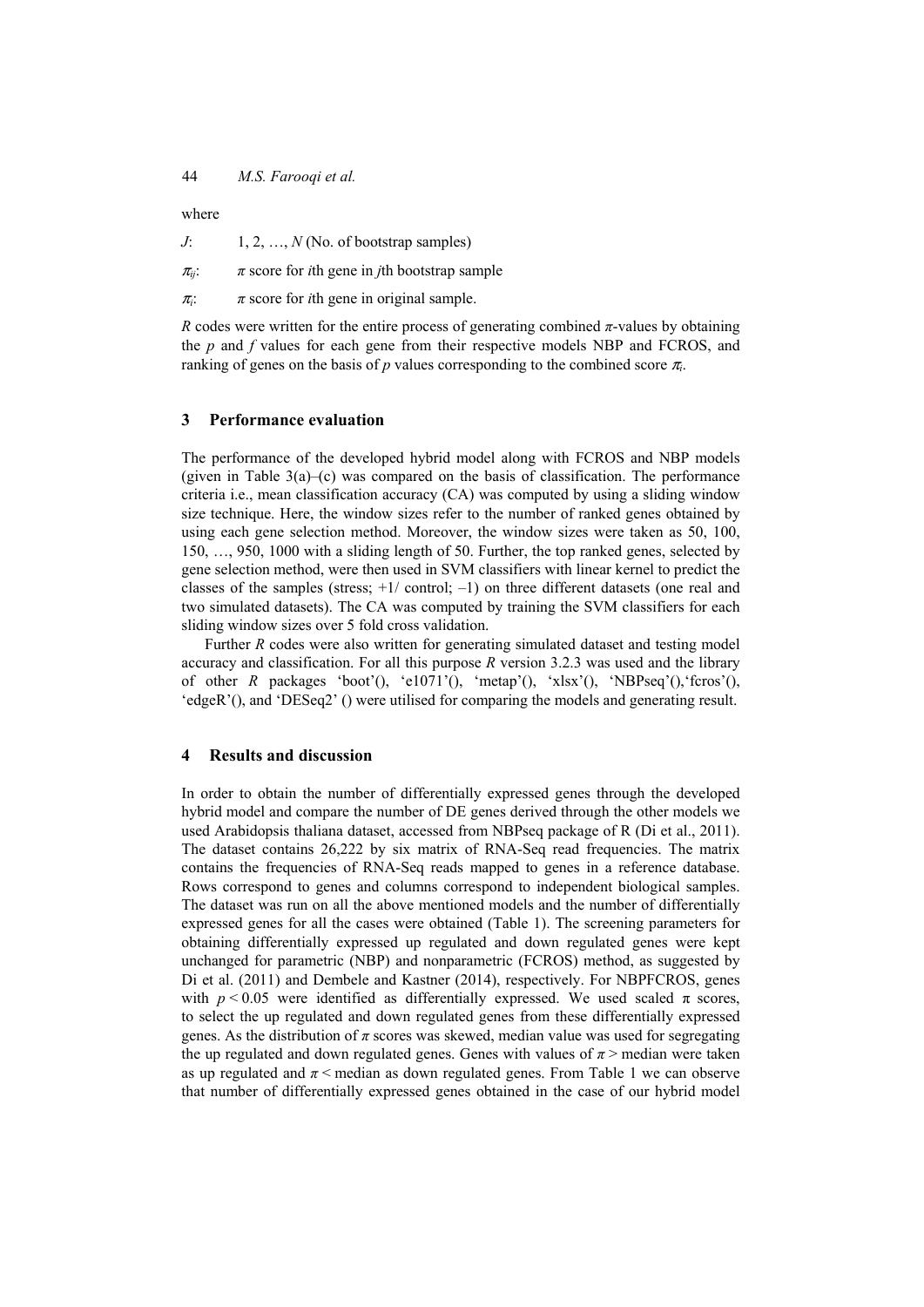NBPFCROS is considerably decreased. The performance of NBPFCROS is better in terms of controlling the false discovery rate and able to detect the true DE genes more precisely as compared to the other methods.

|                                          | <i>FCROS</i> | NBP  | <i>NBPFCROS</i> | DESea2 | edgeR |
|------------------------------------------|--------------|------|-----------------|--------|-------|
| Number of differentially expressed genes | 3680         | 1842 | 1302            | 2160   | 2326  |
| Number of up regulated genes             | 1863         | 961  | 652             | 1086   | 1292  |
| Number of down regulated genes           | 1818         | 857  | 650             | 1074   | 1034  |

**Table 1** Number of DE genes obtained through each model

To evaluate the performance of our developed model NBPFCROS, we used synthetic and real RNA-Seq datasets. The synthetic dataset following parametric distribution was generated using compcodeR() package (Soneson, 2014). The simulation was performed following the description by Soneson and Delorenzi (2013). The count dataset contained 15,000 genes for two groups of 15 samples each, where 10% of the genes are simulated to be deferentially expressed between the two groups (equally distributed between up- and down regulated in group 2 compared to group 1). Furthermore, the counts for all genes were simulated from a Negative Binomial distribution with the same dispersion in the two sample groups. For simulating dataset following non parametric distribution, we used package SimSeq (Benidt and Nettleton, 2015), the generated count dataset contained 15,000 genes for two groups of 15 samples each, where 10% of the genes were simulated to be deferentially expressed between the two groups.

For real dataset, we used KIRC RNA-seq dataset (The version of the KIRC dataset unc.edu\_KIRC.IlluminaHiSeq\_RNASeqV2.Level\_3.1.5.0 accessed from Simseq package of R) containing 20,531 genes and 72 paired columns of data with rows corresponding to genes and columns corresponding to replicates; replic vector specifies replicates and treatment vector specifies non-tumour and tumour group samples respectively within replicate (The Cancer Genome Atlas Research Network, 2013). First 20 samples from both the groups were included in the dataset for validity check of the developed model. List of top 50 differentially expressed genes, ranked on the basis of *p* values, obtained through hybrid model NBPFCROS is given in Table 2.

| Gene name      | Pi-value  | <i>p</i> -value  |
|----------------|-----------|------------------|
| ALDOA 226      | 0.013185  | $\theta$         |
| ANGPTL4 51129  | 1.55E-21  | $\boldsymbol{0}$ |
| ATP1A1 476     | 1.25E-09  | $\theta$         |
| C3orf71 646450 | $1.3E-07$ | $\theta$         |
| CD59 966       | 0.021953  | $\theta$         |
| CDH11 1009     | 8.97E-13  | $\theta$         |
| GANAB 23193    | 0.004646  | $\theta$         |
| GNB1L 54584    | 0.000359  | $\theta$         |
| HKDC1 80201    | 2.05E-06  | $\theta$         |
| IGF2R 3482     | 2.44E-14  | $\theta$         |

Table 2 List of top 50 ranked genes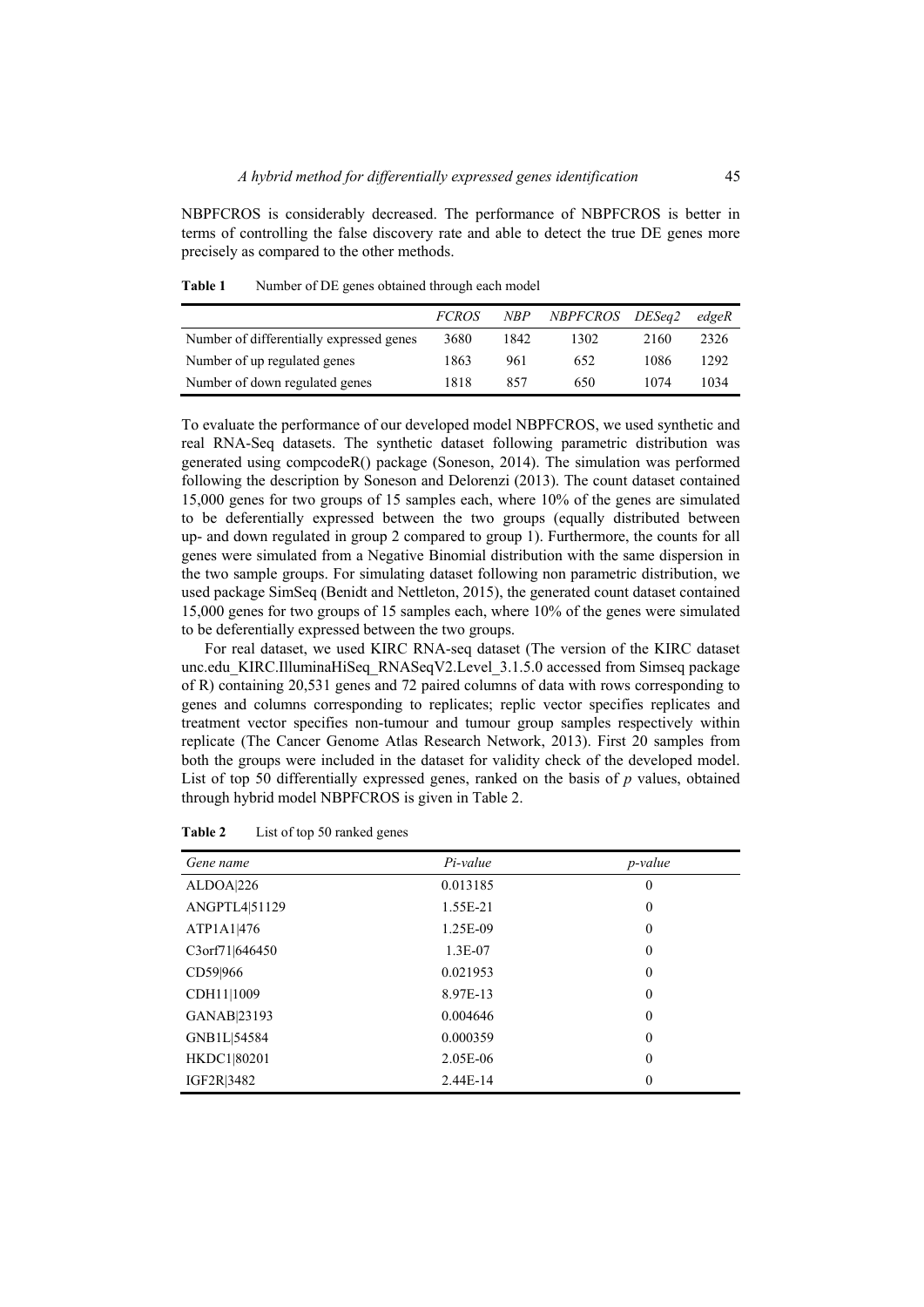### 46 *M.S. Farooqi et al.*

| Gene name                  | Pi-value   | <i>p</i> -value  |
|----------------------------|------------|------------------|
| LDB2 9079                  | 7.05E-07   | $\boldsymbol{0}$ |
| NDNL2 56160                | 0.000152   | $\boldsymbol{0}$ |
| <b>NDUFA3</b> 4696         | 2.47E-22   | $\boldsymbol{0}$ |
| NMT2 9397                  | $1.3E-17$  | $\boldsymbol{0}$ |
| PGF 5228                   | 0.000616   | $\mathbf{0}$     |
| PLEKHO2 80301              | $3E-15$    | $\boldsymbol{0}$ |
| RGS3 5998                  | 5.47E-10   | $\mathbf{0}$     |
| SERP1 27230                | 1.03E-08   | $\boldsymbol{0}$ |
| SOCS7 30837                | 1.85E-06   | 0                |
| SPAG8 26206                | 2.09E-08   | $\boldsymbol{0}$ |
| TMPO 7112                  | 4.89E-11   | $\boldsymbol{0}$ |
| TUB 7275                   | 2.03E-06   | $\boldsymbol{0}$ |
| UBASH3B 84959              | 0.159337   | $\boldsymbol{0}$ |
| VDAC3 7419                 | 1.07E-15   | $\boldsymbol{0}$ |
| <b>VHL</b> 7428            | 6.45E-11   | $\boldsymbol{0}$ |
| AIF1L 83543                | 6.37E-16   | 0.002            |
| ANXA4 307                  | 1.22E-10   | 0.002            |
| B2M 567                    | 0.006522   | 0.002            |
| C <sub>2</sub> orf86 51057 | $2.52E-16$ | 0.002            |
| CAND2 23066                | 0.129763   | 0.002            |
| CD69 969                   | 6.7E-06    | 0.002            |
| COL27A1 85301              | 2.92E-11   | 0.002            |
| COL3A1 1281                | 7.05E-09   | 0.002            |
| DCLRE1B 64858              | 1.55E-16   | 0.002            |
| EEF1E1 9521                | 0.473419   | 0.002            |
| FMOD 2331                  | 4.69E-09   | 0.002            |
| GLRX3 10539                | 1.06E-06   | 0.002            |
| HKR1 284459                | 1.91E-07   | 0.002            |
| HLA-A 3105                 | 1.87E-05   | 0.002            |
| HLA-DMB 3109               | 1.83E-11   | 0.002            |
| HLA-DQA2 3118              | 1.06E-08   | 0.002            |
| HSCB 150274                | 5.21E-18   | 0.002            |
| MEA1 4201                  | 5.47E-14   | 0.002            |
| PEA15 8682                 | 6.4E-06    | 0.002            |
| PFKL 5211                  | 7.44E-11   | 0.002            |
| PLSCR4 57088               | 2.14E-10   | 0.002            |
| RPL11 6135                 | 0.001404   | 0.002            |
| RPL8 6132                  | 0.00222    | 0.002            |
| TFB2M 64216                | 3.6E-17    | 0.002            |
| <b>TUBA4A 7277</b>         | 0.002591   | 0.002            |

Table 2 List of top 50 ranked genes (continued)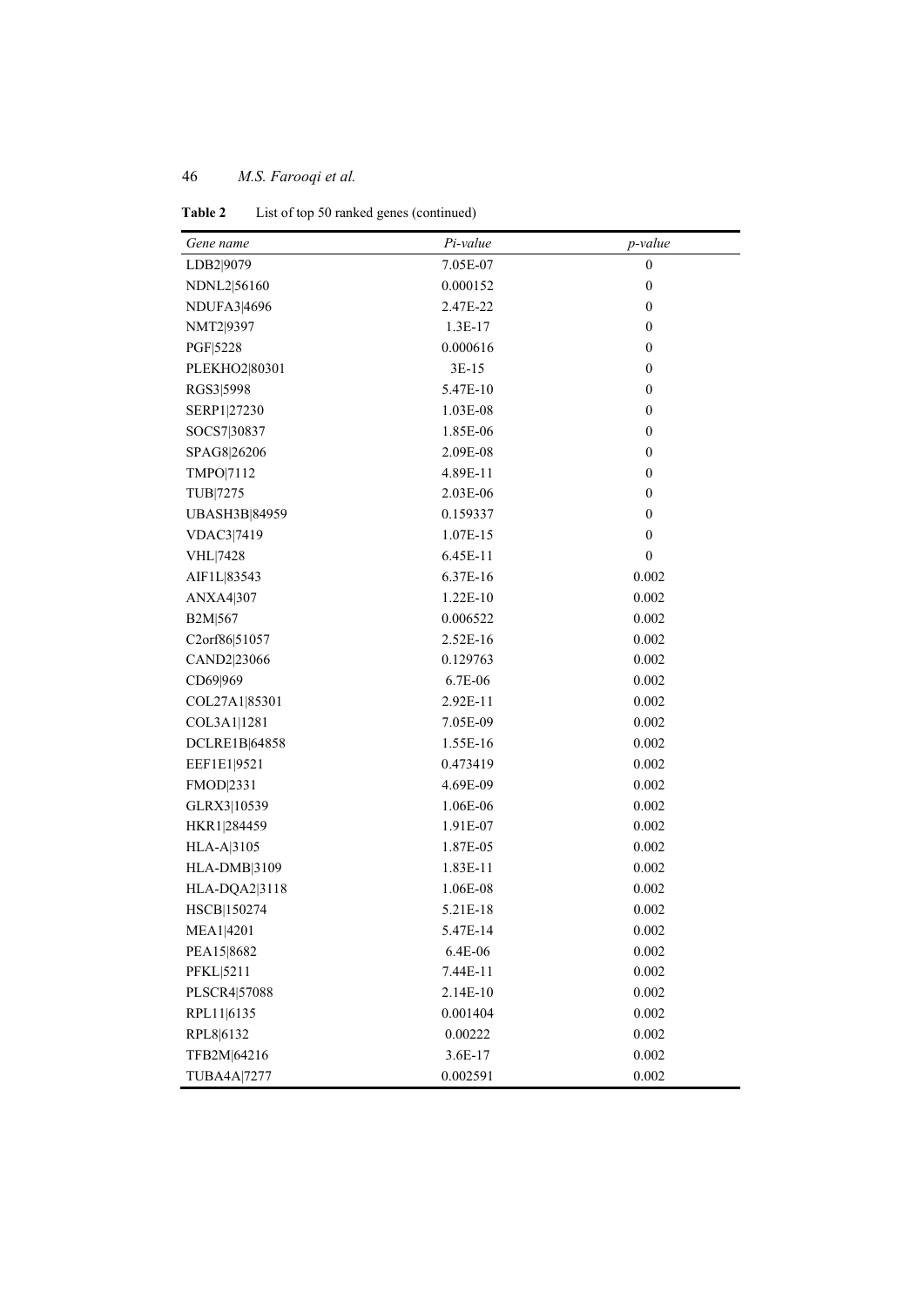We compared the results obtained from NBPFCROS with the NBP, FCROS, edgeR and DESeq2 methods to test for its validity and robustness. Support vector machine (SVM) with linear kernel was used for evaluating the classification accuracy of the model. Table 3(a)–(c) clearly suggest that the NBPFCROS method has better mean classification accuracy rate for the simulated data based on parametric distribution whereas in the case of simulated data based on non-parametric distribution and on real dataset, the classification accuracy rate for NBPFCROS is better than NBP, edgeR and DESeq2 models. Moreover from Table  $3(a)$ –(c), we can also see that  $100\%$  classification accuracy rate is achieved with less number of predictors (widow size) for NBPFCROS in comparison to other models. As the hybrid model NBPFCROS has performed well on all the used datasets, it suggest that gene significance score  $\pi$ -value obtained through NBPFCROS is more robust in terms of identifying true DE genes and ranking them according to their significance as compared to the individual NBP and FCROS algorithm.

|             | CA-real data |              |                 |      |        |
|-------------|--------------|--------------|-----------------|------|--------|
| Window size | NBP          | <b>FCROS</b> | <b>NBPFCROS</b> | edge | DESeq2 |
| 50          | 95.1         | 97.1         | 96.1            | 38.2 | 37.8   |
| 100         | 96.4         | 97.1         | 96.2            | 37.9 | 38.8   |
| 150         | 97.0         | 97.1         | 96.8            | 37.0 | 38.5   |
| 200         | 97.3         | 97.0         | 96.6            | 36.1 | 36.6   |
| 250         | 97.1         | 97.1         | 96.8            | 39.3 | 37.6   |
| 300         | 97.8         | 97.1         | 96.8            | 38.3 | 35.8   |
| 350         | 97.8         | 97.0         | 96.6            | 38.2 | 36.8   |
| 400         | 97.2         | 97.3         | 96.7            | 39.2 | 37.8   |
| 450         | 97.5         | 97.0         | 96.4            | 37.4 | 35.0   |
| 500         | 96.9         | 97.4         | 96.4            | 37.2 | 38.8   |
| 550         | 97.5         | 97.5         | 96.6            | 37.3 | 34.3   |
| 600         | 97.5         | 97.5         | 96.4            | 38.2 | 36.8   |
| 650         | 97.5         | 97.2         | 95.6            | 39.6 | 36.9   |
| 700         | 97.1         | 97.3         | 95.9            | 37.1 | 39.2   |
| 750         | 97.5         | 97.3         | 96.0            | 40.5 | 35.9   |
| 800         | 97.5         | 97.5         | 95.7            | 36.5 | 37.5   |
| 850         | 97.2         | 97.5         | 95.8            | 38.9 | 37.2   |
| 900         | 97.5         | 97.3         | 96.5            | 34.4 | 37.5   |
| 950         | 97.5         | 97.3         | 95.9            | 38.6 | 35.7   |
| 1000        | 97.5         | 97.5         | 96.8            | 38.3 | 35.0   |

**Table 3(a)** Performance of various methods in terms of classification accuracy (CA)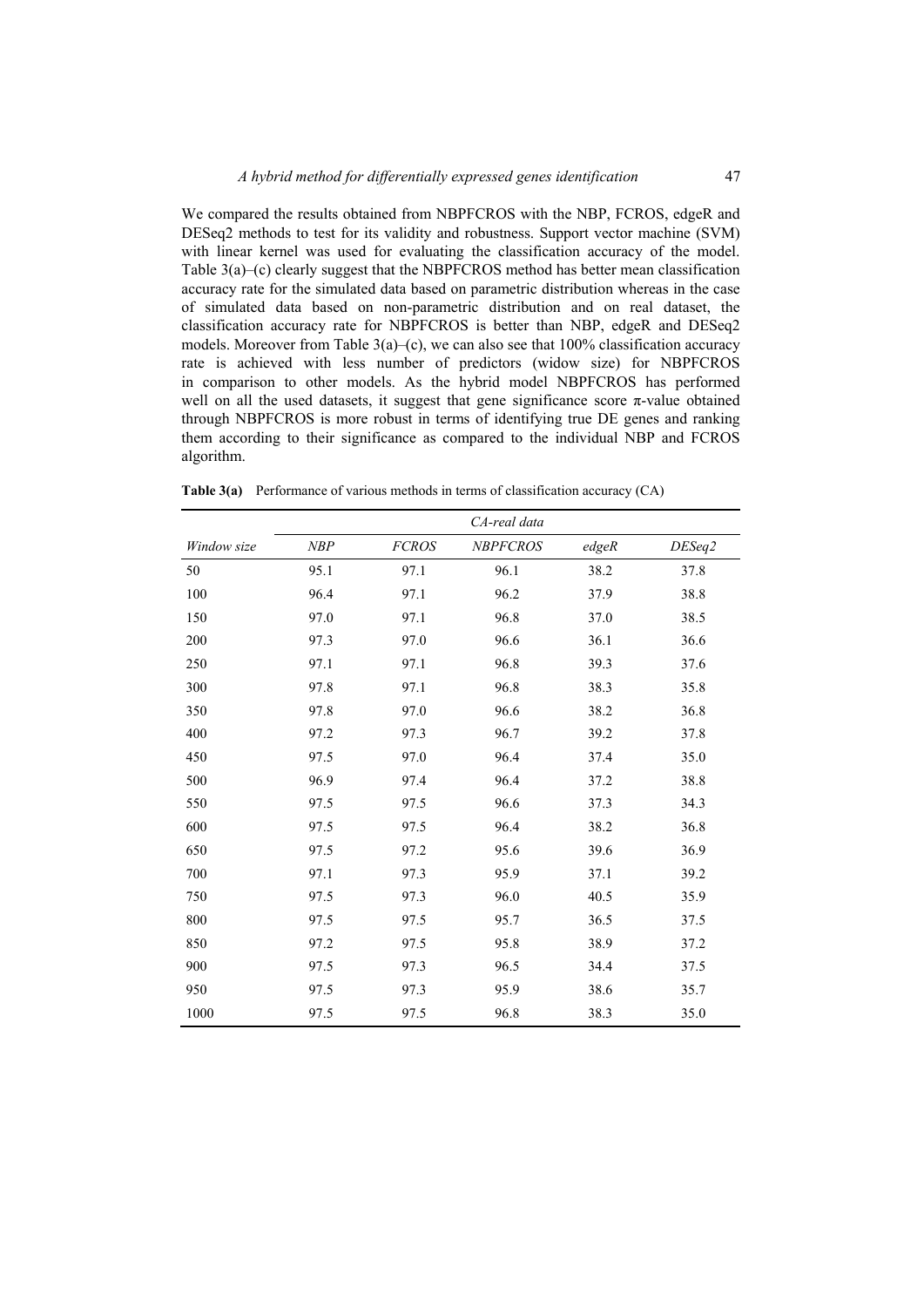|             | CA-simulated data following-parametric distribution |              |                 |       |        |
|-------------|-----------------------------------------------------|--------------|-----------------|-------|--------|
| Window size | NBP                                                 | <b>FCROS</b> | <b>NBPFCROS</b> | edgeR | DESeq2 |
| 50          | 95.2                                                | 87.5         | 98.3            | 11.3  | 8.7    |
| 100         | 97.2                                                | 88.3         | 98.9            | 10.4  | 9.0    |
| 150         | 96.7                                                | 88.4         | 99.6            | 9.4   | 13.0   |
| 200         | 98.0                                                | 89.6         | 99.7            | 9.8   | 10.6   |
| 250         | 97.9                                                | 90.0         | 99.9            | 11.9  | 5.6    |
| 300         | 98.2                                                | 89.7         | 99.7            | 10.0  | 7.5    |
| 350         | 97.4                                                | 91.9         | 99.7            | 11.4  | 10.5   |
| 400         | 97.8                                                | 90.2         | 100             | 13.0  | 8.3    |
| 450         | 98.6                                                | 90.6         | 100             | 9.8   | 11.8   |
| 500         | 98.5                                                | 92.7         | 100             | 11.5  | 14.6   |
| 550         | 98.7                                                | 91.6         | 100             | 7.8   | 10.0   |
| 600         | 98.8                                                | 93.7         | 100             | 11.9  | 10.7   |
| 650         | 98.5                                                | 93.3         | 100             | 11.5  | 12.8   |
| 700         | 99.7                                                | 94.2         | 100             | 9.7   | 8.3    |
| 750         | 99.7                                                | 94.0         | 100             | 7.6   | 10.6   |
| 800         | 100                                                 | 95.2         | 100             | 10.0  | 8.3    |
| 850         | 100                                                 | 93.3         | 100             | 9.3   | 11.1   |
| 900         | 100                                                 | 96.9         | 100             | 10.4  | 14.6   |
| 950         | 100                                                 | 93.3         | 100             | 14.3  | 9.5    |
| 1000        | 100                                                 | 97.0         | 100             | 11.1  | 13.9   |

**Table 3(b)** Performance of various methods in terms of classification accuracy (CA)

|  | Table $3(c)$ Performance of various methods in terms of classification accuracy $(CA)$ |  |
|--|----------------------------------------------------------------------------------------|--|
|  |                                                                                        |  |

| CA-simulated data following non-parametric distribution |      |              |                 |       |        |
|---------------------------------------------------------|------|--------------|-----------------|-------|--------|
| Window size                                             | NBP  | <b>FCROS</b> | <b>NBPFCROS</b> | edgeR | DESeq2 |
| 50                                                      | 78.4 | 91.8         | 83.1            | 37.2  | 36.1   |
| 100                                                     | 80.7 | 89.6         | 83.6            | 35.8  | 34.7   |
| 150                                                     | 83.0 | 91.4         | 86.5            | 37.0  | 36.1   |
| 200                                                     | 83.9 | 90.1         | 88.1            | 34.5  | 37.6   |
| 250                                                     | 84.1 | 91.1         | 90.0            | 36.3  | 36.7   |
| 300                                                     | 86.5 | 90.7         | 88.5            | 34.7  | 35.3   |
| 350                                                     | 88.8 | 90.1         | 89.6            | 35.6  | 36.0   |
| 400                                                     | 88.3 | 89.5         | 90.6            | 33.3  | 34.4   |
| 450                                                     | 90.0 | 91.6         | 87.8            | 36.7  | 34.7   |
| 500                                                     | 88.8 | 89.2         | 90.3            | 37.1  | 38.3   |
| 550                                                     | 87.1 | 91.2         | 89.8            | 35.8  | 36.2   |
| 600                                                     | 87.9 | 91.3         | 88.3            | 34.3  | 32.9   |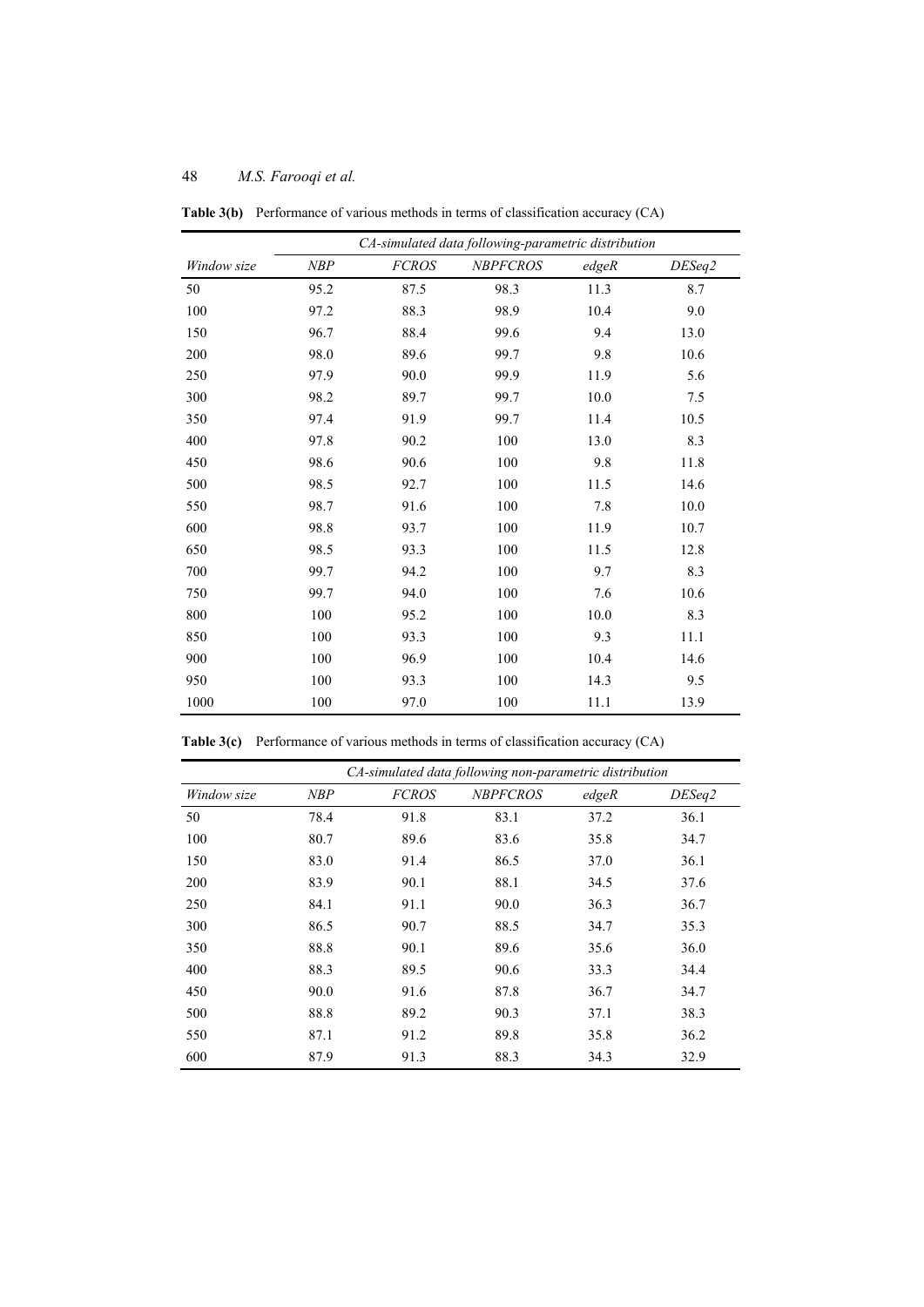|             | CA-simulated data following non-parametric distribution |              |                 |       |        |  |
|-------------|---------------------------------------------------------|--------------|-----------------|-------|--------|--|
| Window size | <b>NBP</b>                                              | <b>FCROS</b> | <b>NBPFCROS</b> | edgeR | DESeq2 |  |
| 650         | 88.7                                                    | 92.2         | 89.2            | 37.2  | 35.1   |  |
| 700         | 86.7                                                    | 92.7         | 89.2            | 37.2  | 36.7   |  |
| 750         | 88.2                                                    | 92.2         | 90.2            | 33.6  | 36.1   |  |
| 800         | 89.3                                                    | 93.6         | 90.0            | 32.7  | 32.7   |  |
| 850         | 88.9                                                    | 94.6         | 91.0            | 35.9  | 38.9   |  |
| 900         | 90.4                                                    | 95.6         | 88.6            | 32.5  | 37.5   |  |
| 950         | 88.1                                                    | 94.5         | 90.0            | 39.5  | 36.7   |  |
| 1000        | 89.4                                                    | 95.0         | 88.7            | 36.7  | 40.0   |  |

**Table 3(c)** Performance of various methods in terms of classification accuracy (CA) (continued)

#### **5 Conclusion**

RNA-Seq method is a widely applied technique in biological research. Efficient and precise statistical method for RNA-Seq data analysis is essential to the advancement of Genomics and Proteomics research. Generating an accurate list of differentially expressed genes is the basis for pathway or gene set enrichment analysis. RNA-Seq data takes the form of counts, so models based on the normal distribution are generally unsuitable. Since current methods for this problem of RNA-Seq data analysis are mostly based on Poisson or negative-binomial models which are useful, but the results may not be reliable if the outliers are present in the data.

All these parametric as well as the non-parametric approaches are developed to increase the power of detection, so that maximum number of true DE genes is identified. However the violation of the model distribution increases the false positive rate and decreases the number of true DE genes. A gene set with a large number of false positives will compromise these analyses. Here we have introduced a new combined method based on parametric and non-parametric distribution (NBPFCROS) which when compared with the individual parametric (NBP) and non-parametric (FCROS) methods, has been found to have increase power of detection in terms of identifying true differentially expressed genes and also consistent classification accuracy across real and simulated datasets.

#### **References**

- Anders, S. and Huber, W. (2010) 'Differential expression analysis for sequence count data', *Genome Biology*, Vol. 11, No. 10, p.R106.
- Angelo, C. and Brian, R. (2016) *boot: Bootstrap R (S-Plus) Functions*, R package version 1.3-18.
- Anjum, A., Jaggi, S., Varghese, E., Lall, S., Bhowmik, A. and Rai, A. (2016) 'Identification of differentially expressed genes in RNA-Seq data of arabidopsis thaliana: a compound distribution approach', *Journal of Computational Biology*, Vol. 23, No. 4, pp.1–9.
- Becker, B.J. (1994) 'Combining significance levels', in Cooper, H. and Hedges, L.V. (Eds.): *A Handbook of Research Synthesis*, Russell Sage, New York, Chapter 15, pp.215–230.
- Benidt, S. and Nettleton, D. (2015) 'SimSeq: a nonparametric approach to simulation of RNA sequence datasets', *Bioinformatics*, Vol. 31, pp.2131–2140.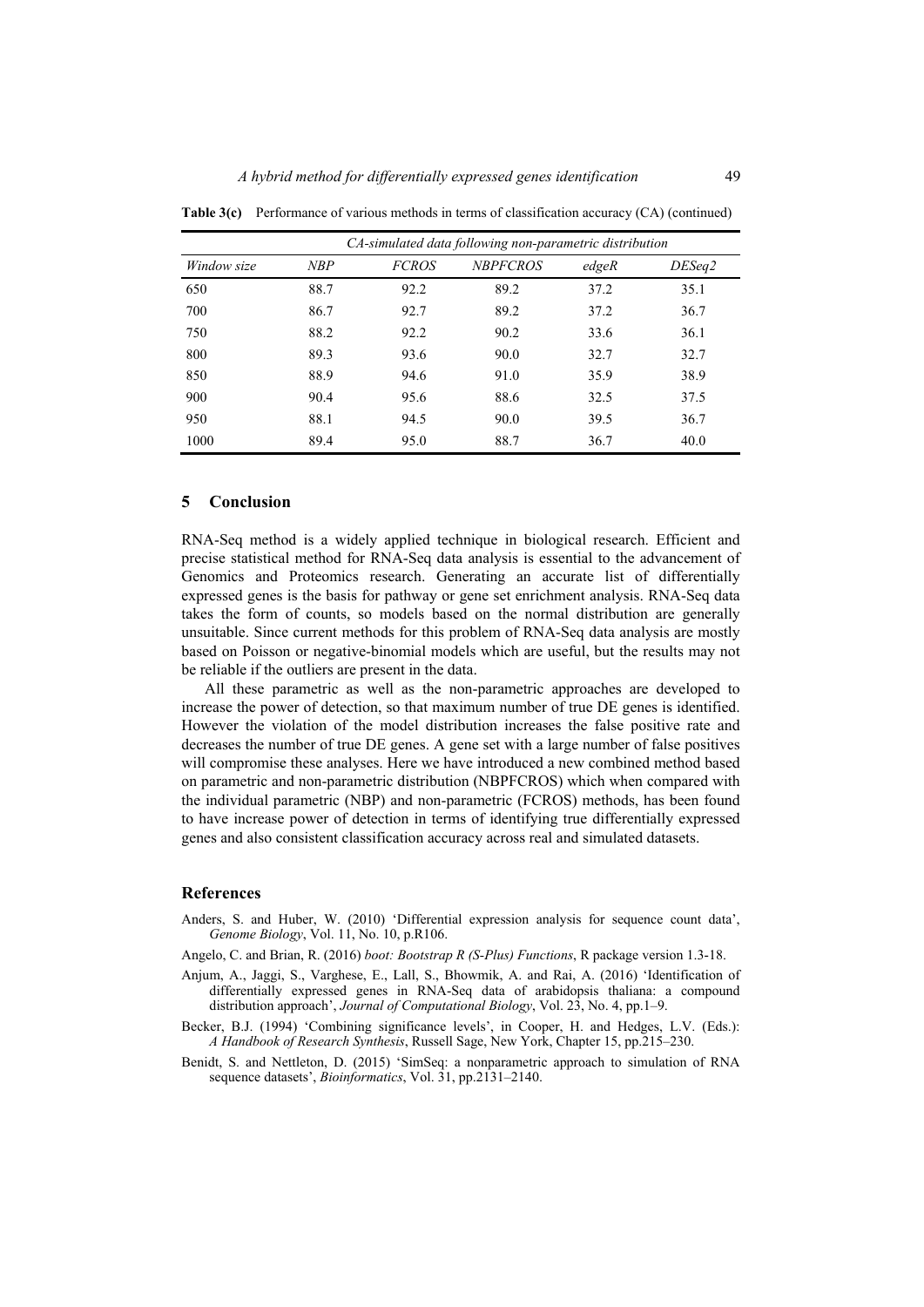- Bradford, J.R., Hey, Y., Yates, T., Pepper, S.D. and Mille, C.J. (2010) 'A comparison of massively parallel nucleotide sequencing with oligonucleotide microarrays for global transcription profiling', *BMC Genomics*, Vol. 11, p.282.
- Chen, J.J., Hsueh, H.M., Delongchamp, R.R., Lin, C.J. and Tsai, C. (2007) 'A reproducibility of microarray data: a further analysis of microarray quality control (MAQC) data', *BMC Bioinformatics*, Vol. 8, p.412.
- Cloonan, N., Forrest., A.R.R., Kolle, G., Gardiner, B.B.A., Faulkner, G.J., Brown, M.K., Taylor, D.F., Steptoe, A.L., Wani, S., Bethel, G., Robertson, A.J., Perkins, A.C., Bruce, S.J., Lee, C.C., Ranade, S.S., Peckham, H.E., Manning, J.M., McKernan, K.J. and Grimmond, S.M. (2008) 'Stem cell transcriptome profiling via massive-scale mRNA sequencing', *Nature Methods*, Vol. 5, pp.613–619.
- Cui, X. and Churchill, G.A. (2003) 'Statistical tests for differential expression in cDNA microarray experiments', *Genome Biology*, Vol. 4, No. 4, p.210.
- Davison, A.C. and Hinkley, D.V. (1997) *Bootstrap Methods and Their Applications*, Cambridge University Press, Cambridge.
- Dembele, D. and Kastner, P. (2014) 'Fold change rank ordering statistics: a new method for detecting differentially expressed genes', *BMC Bioinformatics*, Vol. 15, p.14.
- Di, Y., Schafer, D.W., Cumbie, J.S. and Chang, J.H. (2011) 'The NBP negative binomial model for assessing differential gene expression from RNA-Seq', *Statistical Applications in Genetics and Molecular Biology*, Vol. 10, pp.1–28.
- Fang, Z., Martin, J. and Wang, Z. (2012) 'Statistical methods for identifying differentially expressed genes in RNA-Seq experiments', *Cell and Bioscience*, Vol. 2, p.26.
- Feng, J., Meyer, C.A., Wang, Q., Liu, S.L., Liu, S.X. and Zhang, Y. (2012) 'GFOLD: a generalized fold change for ranking differentially expressed genes from RNA-seq data', *Bioinformatics*, Vol. 28, No. 21, pp.2782–2788.
- Fu, X., Fu, N., Guo, S., Yan, Z., Xu, Y., Hu, H., Menzel, C., Chen, W., Li, Y., Zeng, R. and Khaitovich, P. (2009) ' Estimating accuracy of RNA-Seq and microarrays with proteomics', *BMC Genomics*, Vol. 10, p.161.
- Guo, L., Lobenhofer, E.K., Wang, C., Shippy, R., Harris, S.C., Zhang, L., Mei, N., Chen, T., Herman, D., Goodsaid, F.M., Hurban, P., Phillips, K.L., Xu, J., Deng, X., Sun, Y.A., Tong, W., Dragan, Y.P. and Shi, L. (2006) 'Rat toxicogenomic study reveals analytical consistency across microarray platforms', *Nature Biotechnology*, Vol. 24, No. 9, pp.1162–1169.
- Hardcastle, T.J. and Kelly, K.A. (2010) 'baySeq: empirical Bayesian methods for identifying differential expression in sequence count data', *BMC Bioinformatics*, Vol. 11, p.422.
- Li, J. and Tibshirani, R. (2013) 'Finding consistent patterns: a nonparametric approach for identifying differential expression in RNA-Seq data', *Statistical Methods in Medical Research*, Vol. 5, pp.519–536.
- Li, J., Witten, D.M., Johnstone, I.M. and Tibshirani, R. (2012) 'Normalization, testing, and false discovery rate estimation for RNA-sequencing data', *Biostatistics (Oxford, England)*, Vol. 13, No. 3, pp.523–538.
- Lin, B., Zhang, L. and Chen, X. (2014) 'LFCseq: a nonparametric approach for differential expression analysis of RNA-Seq data', *BMC Genomics*, Vol. 15, No. 10, p.S7.
- Lockhart, D.J., Dong, H., Byrne, M.C., Follettie, M.T., Gallo, M.V., Chee, M.S., Mittmann, M., Wang, C., Kobayashi, M., Horton, H. and Brown, E.L. (1996) 'Expression monitoring by hybridization to high-density oligonucleotide arrays', *Nature Biotechnology*, Vol. 14, pp.1675–1680.
- Marioni, J.C., Mason, C.E., Mane, S.M., Stephens, M. and Gilad, Y. (2008) 'RNA-Seq: an assessment of technical reproducibility and comparison with gene expression arrays', *Genome Research*, Vol. 18, pp.1509–1517.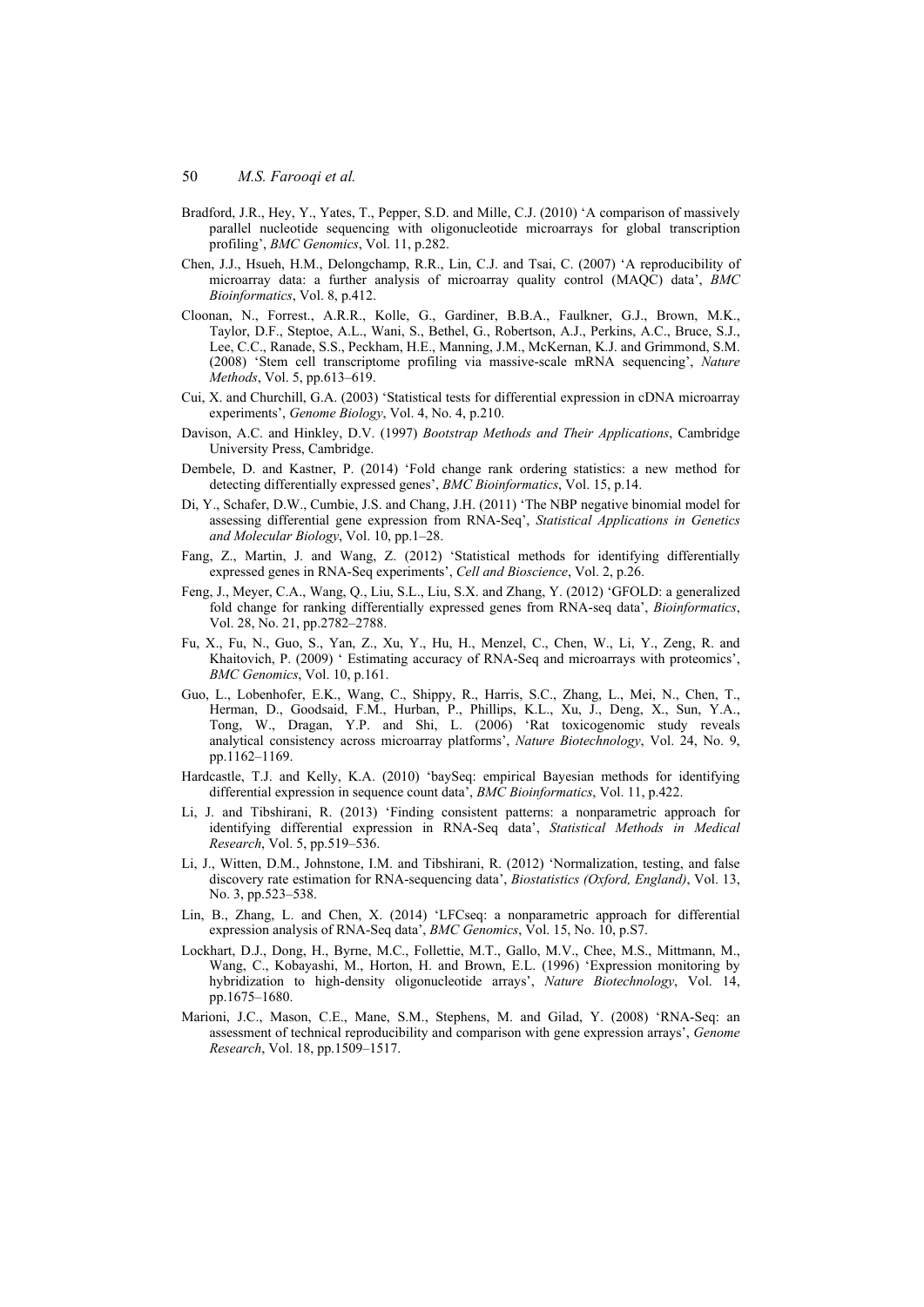- McIntyre, L.M., Lopiano, K.K., Morse, A.M., Amin, V., Oberg, A.L., Young, L.J. and Nuzhdin, S.V. (2011) 'RNA-seq: technical variability and sampling', *BMC Genomics*, Vol. 12, p.293.
- Michael, D. (2016) *metap: Meta-Analysis of Significance Values*, R package version 0.7.
- Mortazavi, A., Williams, B.A., McCue, K., Schaeffer, L. and Wold, B. (2008) 'Mapping and quantifying mammalian transcriptomes by RNA-Seq', Nature. Methods, Vol. 5, pp.621–628.
- Nagalakshmi, U., Wang, Z., Waern, K., Shou, C., Raha, D., Gerstein, M. and Snyder, M. (2008) 'The transcriptional language of the yeast genome defined by RNA sequencing', *Science*, Vol. 320, No. 5881, pp.1344–1349.
- Robinson, M.D. and Oshlack, A. (2010) 'A scaling normalization method for differential expression analysis of RNA-Seq data', *Genome Biology*, Vol. 11, p.R25.
- Robinson, M.D. and Smyth, G.K. (2007) 'Moderated statistical tests for assessing differences in tag abundance', *Bioinformatics*, Vol. 23, pp.2881–2887.
- Robinson, M.D. and Smyth, G.K. (2008) 'Small-sample estimation of negative binomial dispersion, with applications to Sage data', *Biostatistics*, Vol. 9, pp.321–332.
- Robinson, M.D., McCarthy, D.J., Smyth, G.K. and (2010) 'edgeR: a bioconductor package for differential expression analysis of digital gene expression data', *Bioinformatics*, Vol. 26, No. 1, pp.139–140.
- Schena, M., Shalon, D., Davis, R.W. and Brown, P.O. (1995) 'Quantitative monitoring of gene expression patterns with a complementary', *Science*, Vol. 270, No. 5235, pp.467–470.
- Shi, L., Tong, W., Fang, H., Scherf, U., Han, J., Puri, R.K., Frueh, F.W., Goodsaid, F.M., Guo, L., Su, Z., Han, T., Fuscoe, J.C., Xu, Z.A., Patterson, T.A., Hong, H. and Xie, Q. (2005) 'Cross-platform comparability of microarray technology: Intra-platform consistency and appropriate data analysis procedure are essential', *BMC Bioinformatics*, Vol. 6, No. 2, pp.1471–2105.
- Soneson, C. (2014) 'compcodeR an R package for benchmarking differential expression methods for RNA-Seq data', *Bioinformatics*, Vol. 30, No. 17, pp.2517–2518.
- Soneson, C. and Delorenzi, M. (2013) 'A comparison of methods for differential expression analysis of RNA-seq data', *BMC Bioinformatics*, Vol. 14, p.91.
- Sultan, M., Schulz, M.H., Richard, H., Magen, A., Klingenhoff, A., Scherf, M., Seifert, M., Borodina, T., Soldatov, A., Parkhomchuk, D., Schmidt, D., O'Keeffe, S., Haas, S., Vingron, M., Lehrach, H. and Yaspo, M.L. (2008) 'A global view of gene activity and alternative splicing by deep sequencing of the human transcriptome', *Science*, Vol. 321, pp.956–960.
- Tarazona, S., Garćıa-Alcalde, F., Dopazo, J., Ferrer, A. and Conesa, A. (2011) 'Differential expression in RNA-Seq: a matter of depth', *Genome Research*, Vol. 21, pp.2213–2223.
- The Cancer Genome Atlas Research Network (2013) 'Comprehensive molecular characterization of clear cell renal cell carcinoma', *Nature*, Vol. 499, No. 7456, pp.43–49.
- Wang, E.T., Sandberg, R., Luo, S., Khrebtukova, I., Zhang, L., Mayr, C., Kingsmore, S.F., Schroth, G.P. and Burge, C.B. (2008) 'Alternative isoform regulation in human tissue transcriptomes', *Nature*, Vol. 456, pp.470–476.
- Wang, L., Feng, Z., Wang, X., Wang, X. and Zhang, X. (2010) 'DEGseq: an R package for identifying differentially expressed genes from RNA-Seq data', *Bioinformatics*, Vol. 26, pp.136–138.
- Wang, Z., Gerstein, M. and Synder, M. (2009) 'RNA-Seq: a revolutionary tool for transciptomics', *Nature Review Genetics*, Vol. 10, No. 1, pp.57–63.
- Xiao, Y., Hsiao T.H., Suresh, U., Chen, H.I., Wu, X., Wolf, S.E. and Chen, Y. (2014) 'A novel significance score for gene selection and ranking', *Bioinformatics*, Vol. 30, pp.801–807.